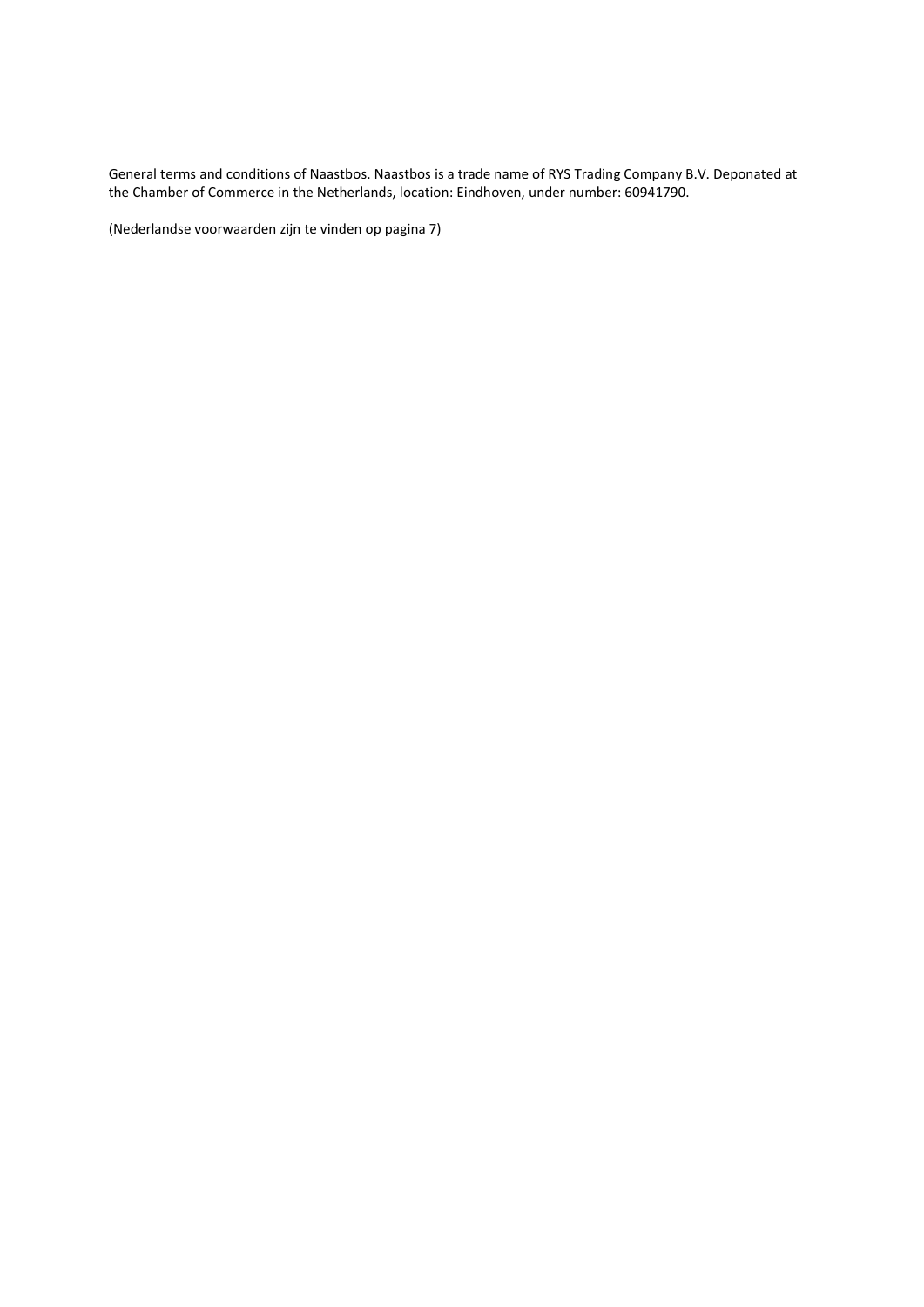# GENERAL TERMS AND CONDITIONS:

# 1. General

1. All offers, quotations, placed orders, agreements and the performance thereof, are exclusively governed by the present general terms and conditions. All deviations and additions must be agreed upon by RYS Trading Company B.V. in writing.

2. In these General Terms and Conditions, the term 'Buyer' shall be understood to mean any person or legal entity that has concluded or wishes to conclude an agreement with RYS Trading Company B.V., as well as the representative(s) (including shop assistants), authorized agent(s), successor(s) in title and heir(s) of this person or legal entity.

3. The applicability of the Customer's general terms and conditions is hereby explicitly rejected.

4. The applicability of the Supplier's general terms and conditions is hereby explicitly rejected.

# 2. Offers

1. All offers and quotations, whether in the form of price lists or otherwise, including verbal offers and quotations and other statements made by the representatives and/or employees of RYS Trading Company B.V., are without engagement and obligation.

2. An offer is only binding if confirmed in writing and if the correctness of the content of that written confirmation has not been denied within eight days.

3. The sending of offers and/or brochures, price lists and the like does not oblige RYS Trading Company B.V. to deliver or accept an order.

4. RYS Trading Company B.V. reserves the right to refuse orders without giving reasons, and to demand cash on delivery.

5. If any samples have been shown or provided, these are merely to give an impression and an indication of the product to be supplied.

# 3. Arrangements

Arrangements and/or agreements with employees of RYS Trading Company B.V. do not bind the latter, insofar as they have not been confirmed by the latter in writing, or because they were carried out in full or in part by RYS Trading Company B.V. In this respect, the term' employees' should be understood to mean all employees who hold no power of attorney.

# 4. Agreement

1. Subject to the provisions set out below, an agreement with RYS Trading Company B.V. only takes effect when an order has been either accepted or confirmed in writing, or because RYS Trading Company B.V. performs a delivery order in full or in part.

2. The order confirmation is deemed to represent the agreement correctly and in full.

3. For work for which, due to its nature or scope, no quotation or order confirmation is sent, the invoice and/or delivery note will also be considered to be an order confirmation, which is also deemed to represent the agreement correctly and in full.

4. RYS Trading Company B.V. enters into each agreement under the suspensive condition that the Buyer proves to be sufficiently creditworthy for the financial fulfillment of the agreement.

5. When entering an agreement or after an agreement has been conducted, and before delivering a performance or continuing a performance, RYS Trading Company B.V. is entitled to demand security from the Buyer that both the payment requirements and other requirements will be fulfilled.

6. If such is deemed necessary or desirable by RYS Trading Company B.V. for a correct performance of an agreement, RYS Trading Company B.V. is entitled to engage third parties and pass the costs on to the Buyer in accordance with the quotations submitted. All this in consultation with the Buyer if necessary. For this reason, the Buyer is entitled to cancel the agreement when paying the goods or when the performance has already been delivered.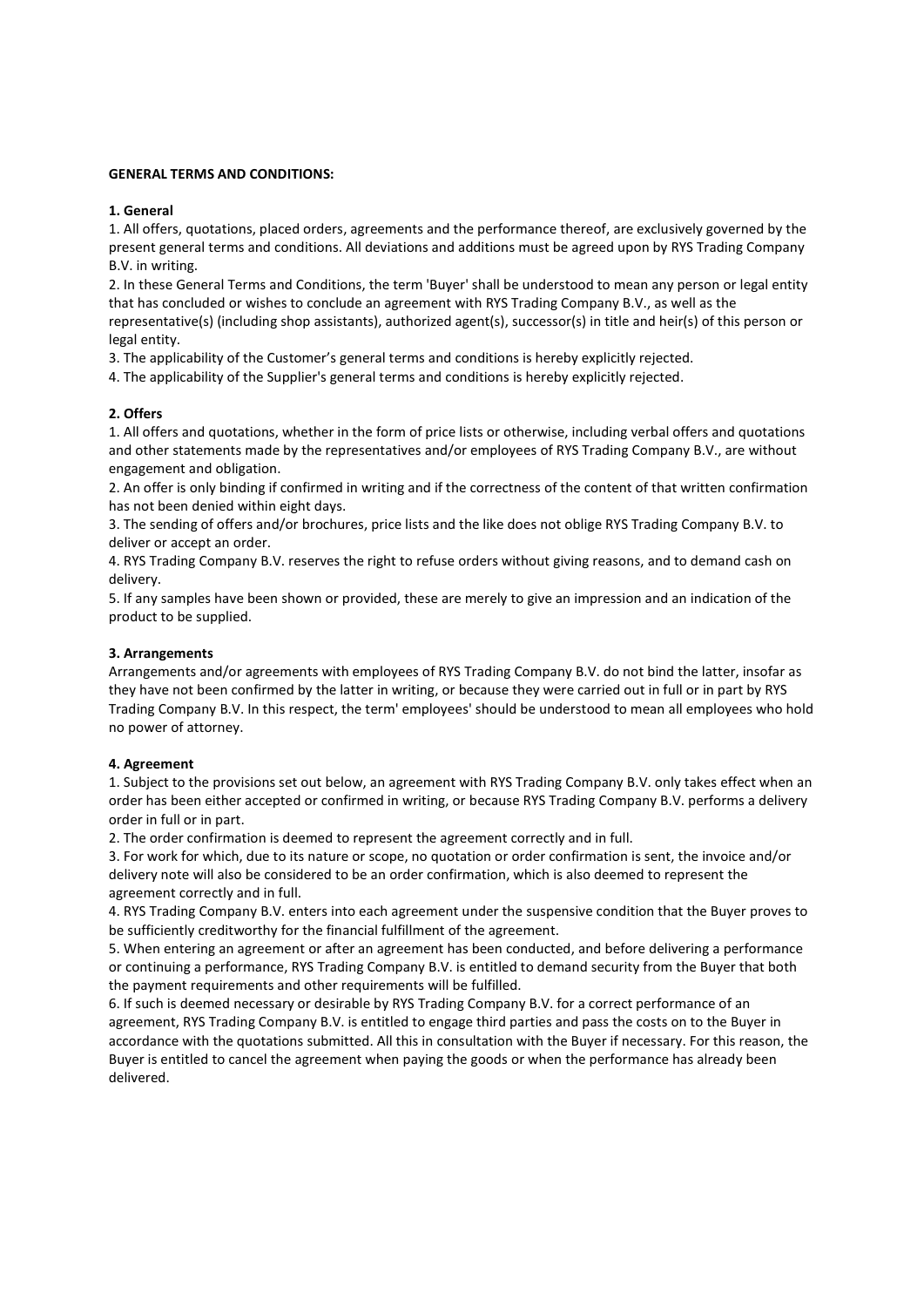# 5. Modification of orders

1. Modifications of an original order of whatever nature made verbally or in writing by or on behalf of the Buyer which lead to higher costs than anticipated on the basis of the quotation will be charged additionally to the Buyer. 2. The Buyer must notify RYS Trading Company B.V. in writing and in a timely manner of any modifications in the performance of the order he requires after placement of the order. If these modifications are communicated verbally or by telephone, the risk of the implementation of the modifications will be borne by the Buyer. 3. Ordered modifications may cause RYS Trading Company B.V., due to no fault of its own, to exceed the delivery time agreed upon before the modification.

# 6. Prices

1. All prices and other costs are exclusive of VAT.

2. RYS Trading Company B.V. will pass on all price changes occurring more than three months after conclusion of the agreement but still before delivery.

3. If, within three months following the conclusion of the agreement, one or more of the cost price factors are modified, which was or should have been reasonably unforeseeable, RYS Trading Company B.V. will be entitled to modify the prices accordingly. Provided that such is communicated to RYS Trading Company B.V. in writing within eight days following the notification of the price increase, the Buyer will, in turn, have the right to terminate the agreement and to merely pay for what has already been delivered, in accordance with the price level as existed before the increase.

4. Price fluctuations as a result of reasonably unforeseeable compulsory government measures, such as VAT increases, are always passed on.

# 7. Cancellation

1. If the Buyer cancels the agreement and/or refuses to take the goods, all this outside RYS Trading Company B.V.'s scope of risks, he will be obliged to take over the goods already purchased by him, whether or not processed at costing price, including wages and social charges.

2. Without prejudicing the provisions of the previous paragraph of this article, RYS Trading Company B.V. reserves all rights to demand full specific performance of an agreement and/or claim full damages.

# 8. Delivery

1. RYS Trading Company B.V. will have fulfilled its obligation to deliver when it has offered the goods to the Buyer at least once.

2. Unless expressly otherwise agreed in writing, delivery times are approximate only.

3. RYS Trading Company B.V. is obliged to adhere to the delivery times insofar as possible, but can only be held responsible for exceeding the delivery time after it has been given a reasonable period in which to meet its obligations and notice of default has been served in writing

4. If the Buyer acts in the course of a business or profession, the goods will be transported at the expense and risk of the Buyer, whereas shipment will be considered delivery. This also applies to goods that are delivered carriage paid or are shipped in the name of RYS Trading Company B.V. Delivery is carriage paid if and insofar as this has been indicated by RYS Trading Company B.V. on the invoice or otherwise.

5. The choice of the means of transport is up to RYS Trading Company B.V. The latter is entitled to store any goods ready for shipment at the expense and risk of the Buyer and demand payment therefore, if these goods cannot be shipped to the place of destination owing to circumstances beyond RYS Trading Company B.V.'s control.

6. When part of an order is ready, RYS Trading Company B.V. may decide either to deliver this part or to wait until the entire order is ready. In the former case, the invoices relating to the partial delivery must be paid within the payment term as stated in these general terms and conditions, unless otherwise agreed with the Buyer.

7. If, after expiry of the delivery time, the goods have not been taken by the Buyer, they will be stored on the Buyer's behalf at the expense and risk of the Buyer.

8. In the event that RYS Trading Company B.V. is not able to fulfill its obligations, it will immediately notify the Buyer thereof, stating the period of time by which it expects to exceed said delivery time.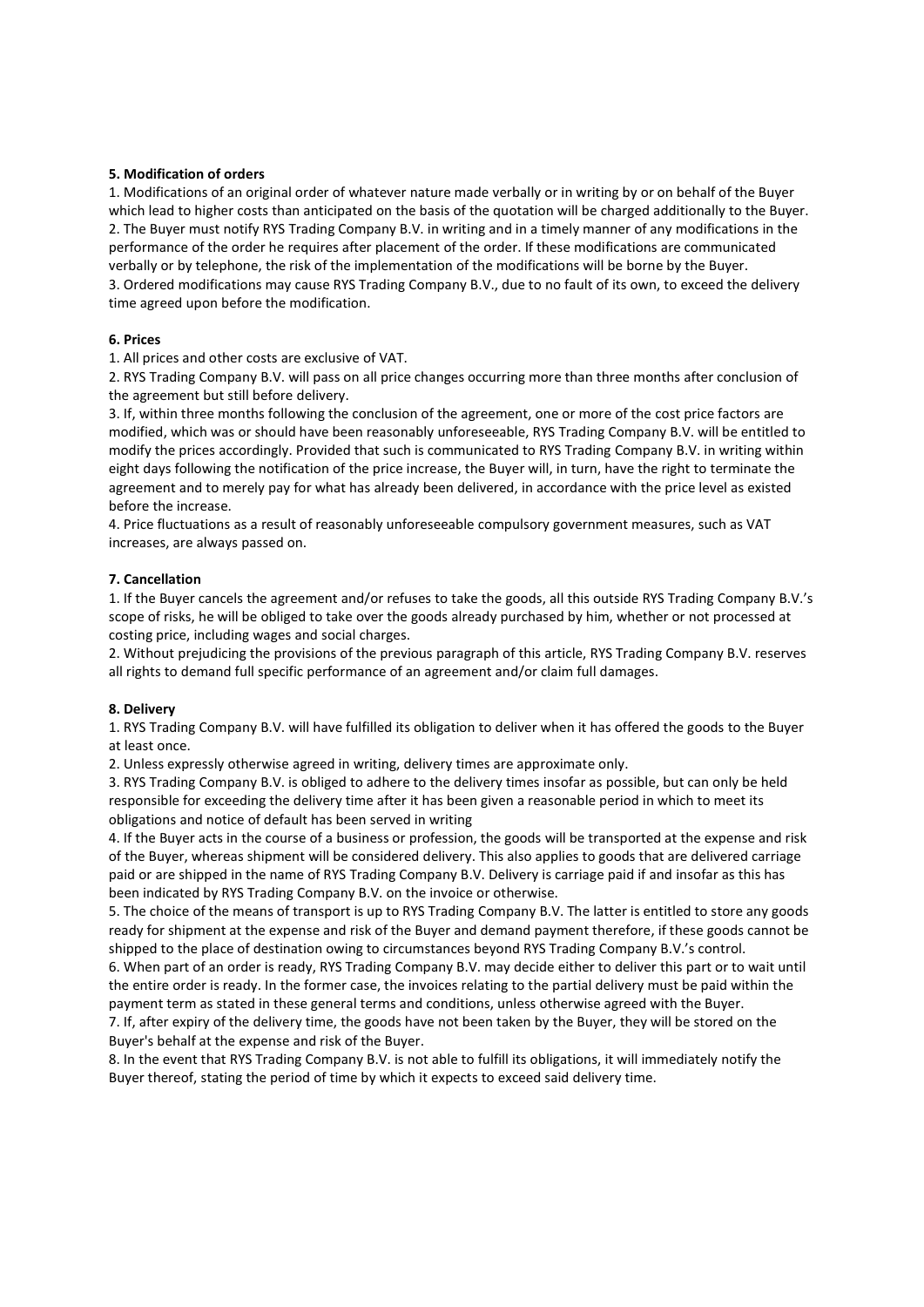# 9. Transport/risk

1. The means of transport is determined by RYS Trading Company B.V. The goods are always transported at the risk of the Buyer regardless of whether the transport is carriage paid and regardless of whether the goods are transported to or from RYS Trading Company B.V.'s place of business. Insurance may be taken out if requested by the Buyer and at the risk of the Buyer. The provisions included in the carrier's conditions do not affect the validity of the provisions of this article.

### 10. Receipt/return of goods

1. If the Buyer refuses to take possession of the purchased goods or returns them to RYS Trading Company B.V. without the latter having agreed in writing, RYS Trading Company B.V. will be entitled to store the refused or returned goods at the expense and risk of the Buyer and to keep them at the Buyer's disposal, which cannot be construed to mean that RYS Trading Company B.V. acknowledges any complaints as correct.

2. The specification of the costs as provided by RYS Trading Company B.V. shall be binding on the Buyer with regard to the real costs of return shipments or related costs and any measures taken by RYS Trading Company B.V. in connection with these costs.

3. Return shipments are at the expense and risk of the Buyer, except when the goods are returned because of an error on the part of RYS Trading Company B.V.

4. Goods are always returned at the risk of the Buyer.

### 11. Retention of title

1. Title to all goods supplied shall continue to be held by RYS Trading Company B.V. up until the moment that all that the Buyer owes RYS Trading Company B.V. in connection with these goods has been paid in full. 2. In the event that the Buyer does not pay a due and payable amount, fails to perform his obligations under the agreement or does not perform them properly, suspends payments, applies for a moratorium, is put into liquidation, is placed under guardianship, passes away, or in the event of the winding-up of his company, RYS Trading Company B.V. shall have the right to cancel the order or the part of the order that still has to be delivered, without notice of default and without judicial intervention, and to claim back as its property any delivered goods that have not been settled in full, with deduction of any payment already received, though without prejudice to RYS Trading Company B.V.'s rights to require compensation for any loss or damage. In such cases any claim which RYS Trading Company B.V. may have against the Buyer shall be due and payable forthwith. The costs of recovering or reclaiming the goods shall be borne by the Buyer.

3. The Buyer is obliged to inform RYS Trading Company B.V. immediately in writing about the fact that third parties lay claim to the goods delivered by RYS Trading Company B.V., insofar as these goods are not or not yet in his possession, and also in the case of an administration order, guardianship order, winding-up or death. 4. The Buyer may sell or use the goods in the scope of its normal business practices, but may not pledge them, nor use them as security for a claim from a third party.

#### 12. Quantities

1. The quantities supplied will correspond with the orders and with the descriptions on the packaging (if any). However, a deviation in the quantities supplied of up to 10% is allowed.

2. In the case of unpacked goods or goods not supplied in equal weight units, the determination of quantity may be performed as usual for the goods in question.

#### 13. Liability

1. RYS Trading Company B.V. shall not be liable for any loss or damage incurred by the Buyer, except when the damage is the result of an intentional act or gross negligence on the part of RYS Trading Company B.V. 2. RYS Trading Company B.V. is under no circumstances be liable for any trading loss, loss due to delays, loss of profits, loss due to business interruptions or any other consequential loss or damage sustained by the Buyer. 3. RYS Trading Company B.V. has taken out an indemnity policy. Liability for any loss or damage is expressly limited to the amount which is paid out under this indemnity policy in the matter concerned. If, for whatever reason, no payment is made under this indemnity policy, the liability for loss or damage shall be expressly limited to the invoice amount, excluding VAT, of the delivery in relation to which the loss or damage occurred. 4. Any further liability is expressly excluded.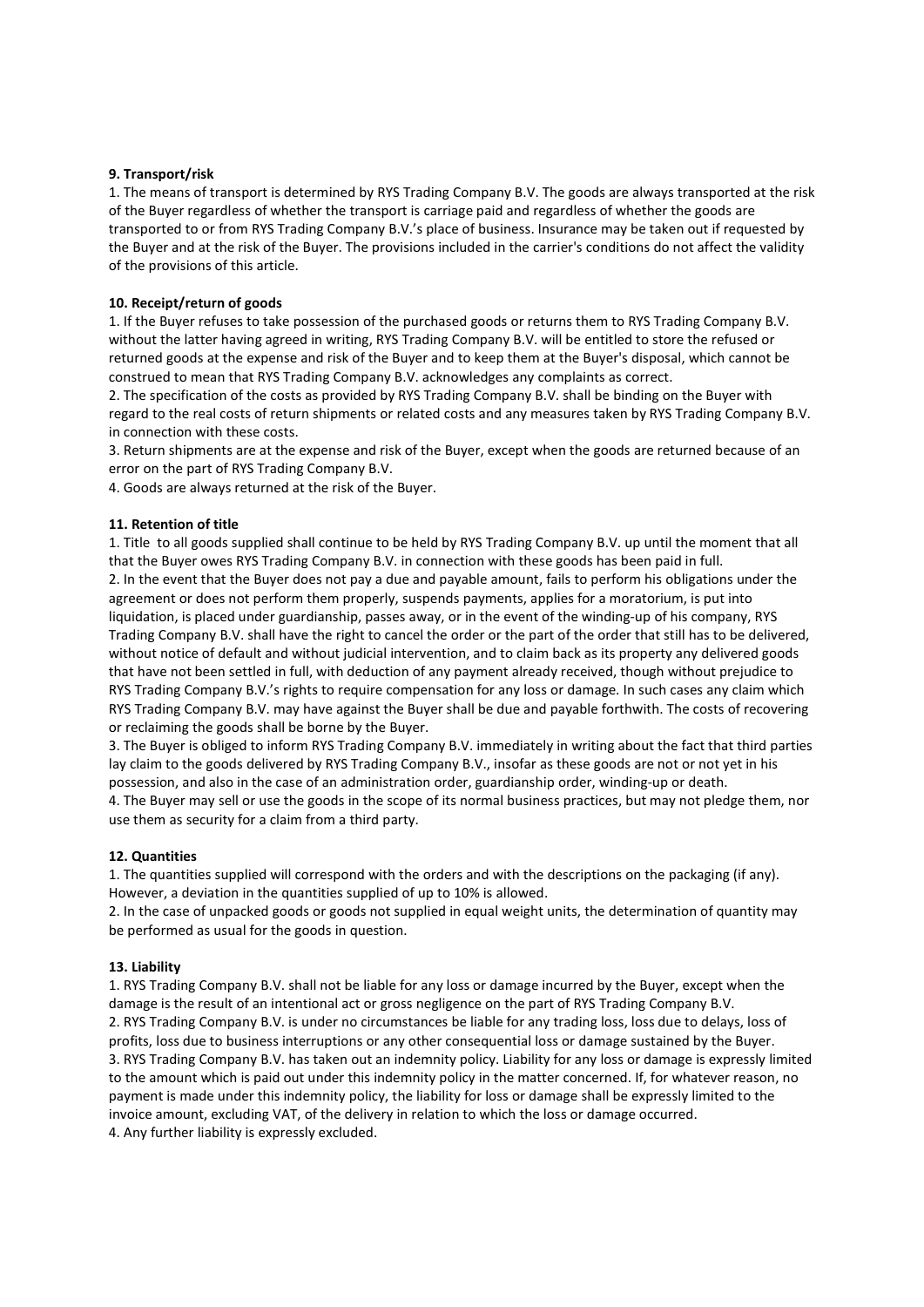### 14. Force majeure

1. Force majeure shall be understood to mean: circumstances that prevent the specific performance of an agreement and cannot be attributed to RYS Trading Company B.V.

2. Force majeure includes, but is not confined to: war and kindred risks, terrorism, strike, plant occupation, transport problems, riots, fire, water damage, machine defects, breakdown of energy supply, sales bans and all other interruptions of operations of RYS Trading Company B.V. or its suppliers, as well as breach of contract by its suppliers.

3. In the event of force majeure, RYS Trading Company B.V. shall be entitled to suspend the performance of an agreement without judicial intervention, or to terminate the agreement entirely or partially, without being required to compensate the Buyer.

4. If the force majeure situation has lasted more than six months, or if it is clear that the force majeure situation will last more than six months, both parties will be entitled to terminate the agreement entirely or partially. In such a case, RYS Trading Company B.V. will also not be required to compensate the Buyer.

# 15. Complaints

1. Complaints must be submitted in writing to RYS Trading Company B.V. within 8 days after receipt of the goods supplied, or within 8 days following the day on which the Buyer might reasonably have been able to take note of any defects. Complaints due to facts visible at the time of delivery must be indicated on the delivery note by the Buyer, such under penalty of losing his right to complain.

2. Complaints about invoices must also be submitted in writing within 8 days after the invoice date.

3. For the purposes of these provisions, all partial deliveries shall be considered separate deliveries.

4. The Buyer is not entitled to return the goods he complains about without RYS Trading Company B.V.'s prior written permission.

5. The Buyer loses his right to complain if he does not enable RYS Trading Company B.V. to check the supposedly non-conforming goods in their original state. If the complaint is justified, RYS Trading Company B.V. will at its discretion pay a reasonable compensation up to a maximum equal to the amount invoiced for the goods supplied, or replace for free the goods supplied upon return of the goods originally supplied.

# 16. Payment

1. Unless otherwise agreed in writing, payment must be made in cash without deductions before delivery, or by means of deposit into or transfer to a bank or giro account indicated by RYS Trading Company B.V. within 8 days after the invoice date.

2. All payments made by the Buyer are primarily for settlement of any interest and collection and/or administration costs incurred by RYS Trading Company B.V. and subsequently for payments of older outstanding invoices. The payments go to reduce first the costs owed and then the principal sum.

3. If the Buyer fails to pay a partial delivery, RYS Trading Company B.V. shall be entitled to suspend performance of the other orders for the period during which the Buyer does not pay a due and payable invoice or partial invoice, without prejudice to RYS Trading Company B.V.'s right to terminate the deliveries definitively after giving notice of default and demand payment of all the amounts owed.

4. In the event that the Buyer:

A) is declared insolvent, assigns an estate, applies for a moratorium, or if part or all of his property is seized;

B) passes away or is placed under guardianship;

C) does not meet an obligation arising from the Law or from these conditions;

D) neglects to pay an invoice or a part thereof within the set term;

E) goes on strike, or transfers his company or an important part thereof, including the contribution of his company to an already existing partnership or a partnership to be incorporated, or proceeds to amend the objective of his company, the Buyer shall be in default, merely by any of the above-mentioned events taking place. All the amounts that the Buyer owes to RYS Trading Company B.V. will become immediately due and payable in such case, and RYS Trading Company B.V. shall be entitled to suspend the agreement or the performance of the agreement without further notice of default or judicial intervention, either entirely or partially, or to consider an agreement terminated, without prejudice to RYS Trading Company B.V.'s right to claim compensation for any loss or damage sustained, expenses incurred, and interests paid.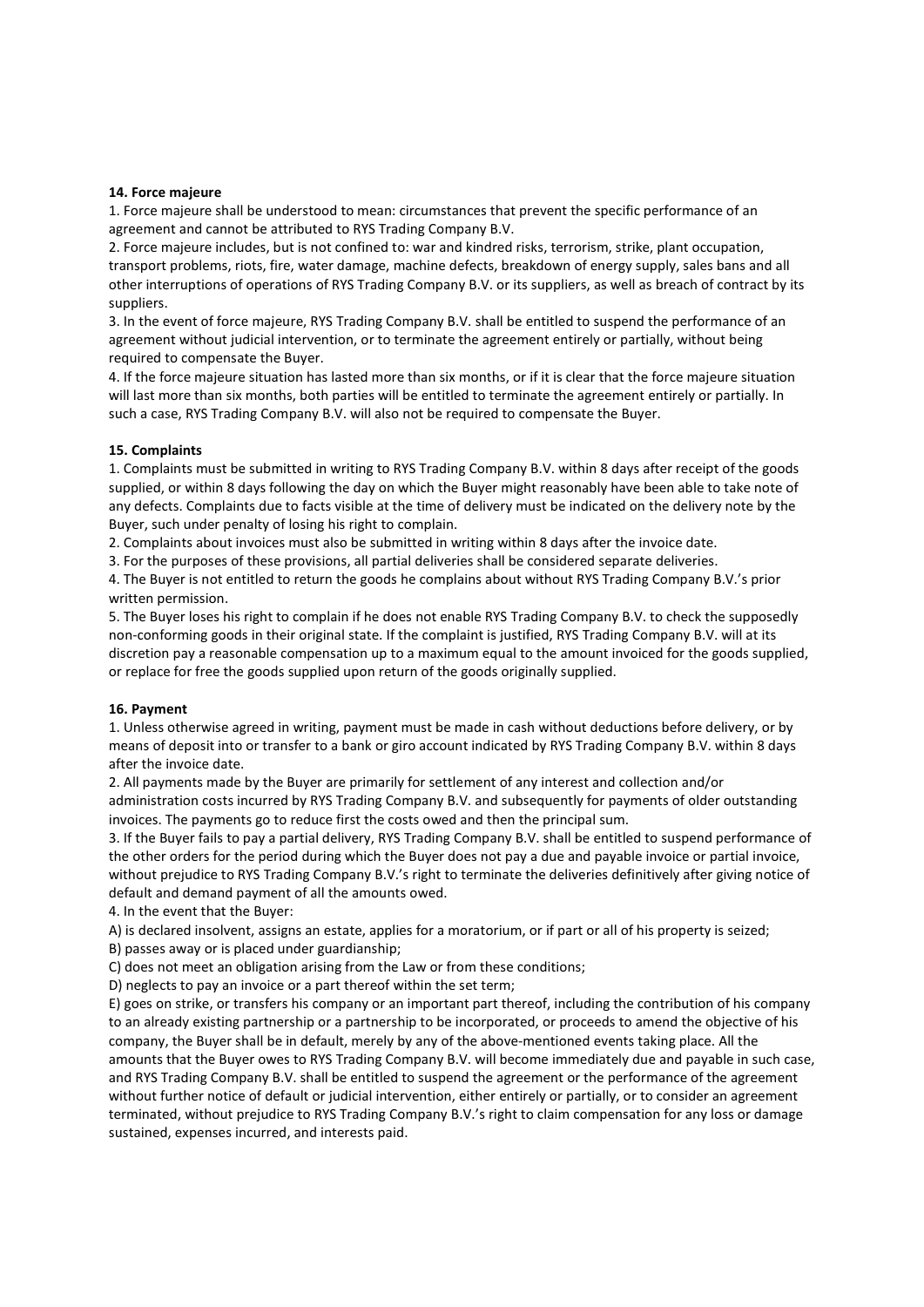# 17. Interests and costs

1. If payment does not take place within the term stated in the previous Article, the Buyer will be legally in default, and will owe an interest of 1.5% of the amount due to RYS Trading Company B.V. for each month or part thereof by which the term of payment has been exceeded.

2. Apart from the amount due, RYS Trading Company B.V. shall be entitled to claim all costs from the Buyer that have resulted from his non-payment, including the costs of collection, both in and out of court. The extrajudicial costs of collection shall amount to at least 15% of the amount owed by the Buyer, including the aforementioned interest, with a minimum of €200.

### 18. Applicable law

Netherlands law applies exclusively to all our offers and agreements, including those concluded with buyers residing or established abroad.

# 19. Disputes

1. Any dispute whatsoever - including any disagreement which only one party considers to be a dispute - which may arise between RYS Trading Company B.V. and the Buyer in connection with or as a result of the agreement to which these general terms and conditions apply, will be settled by the competent court within whose jurisdiction RYS Trading Company B.V. has its place of business, insofar as permitted by statutory provisions. 2. The provisions of the previous paragraph do not prejudice RYS Trading Company B.V.'s right to submit the dispute to a civil court competent in accordance with the normal rules of competence, or to have it resolved by arbitration or by way of a binding opinion.

RYS TRADING COMPANY B.V. HERTOG JANLAAN 8, 4818 AD BREDA , THE NETHERLANDS Office: +318 5002 0074 - Email: info@rystradingco.com - Web: www.rystradingco.com VAT number: NL854127513B01. EORI NO: NL854127513. Chambers of Commerce no: 60941790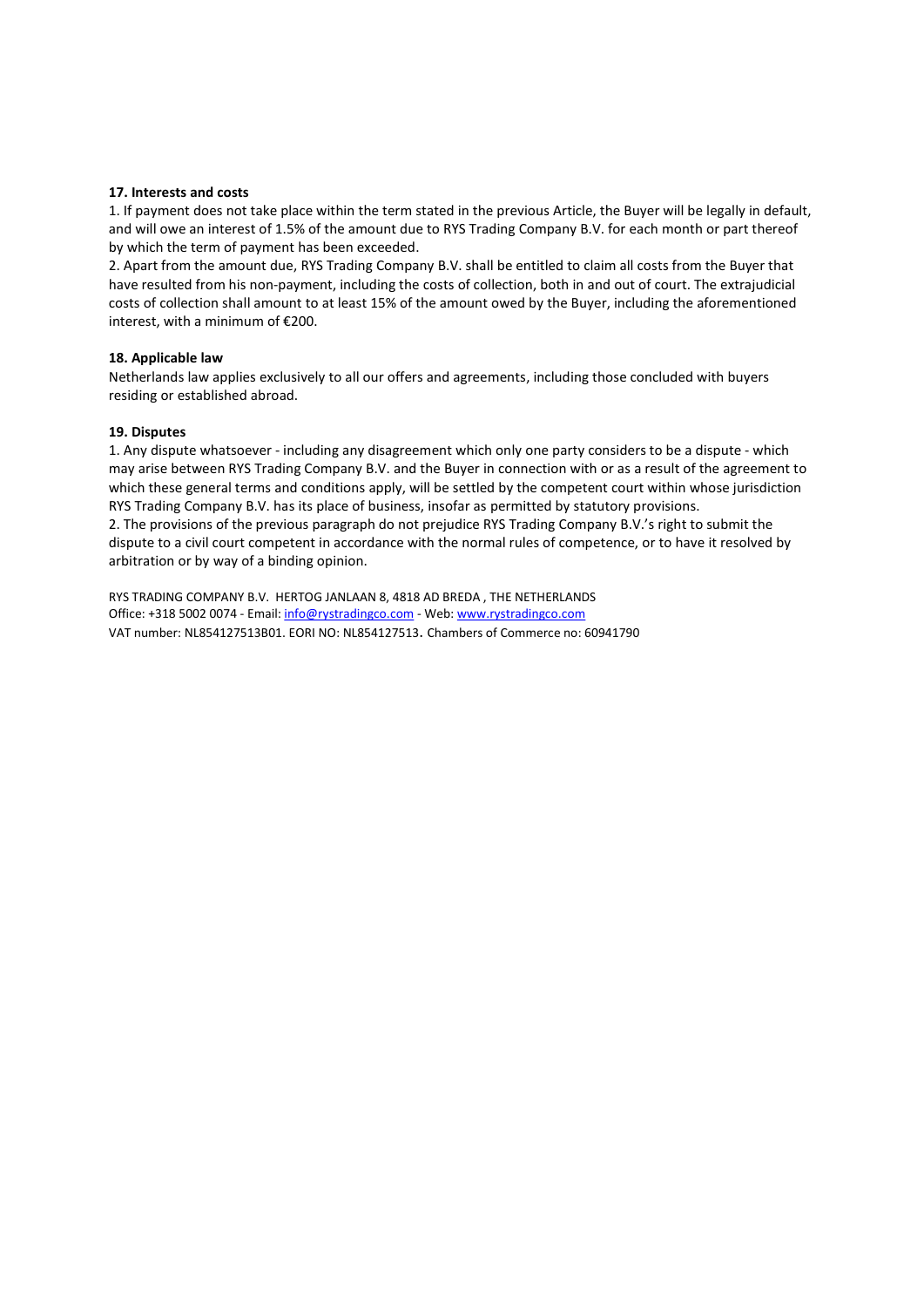Algemene voorwaarden van Naastbos. Naastbos is een handelsnaam van RYS Trading Company B.V. Gedeponeerd bij de Kamer van Koophandel in Eindhoven onder nummer: 60941790.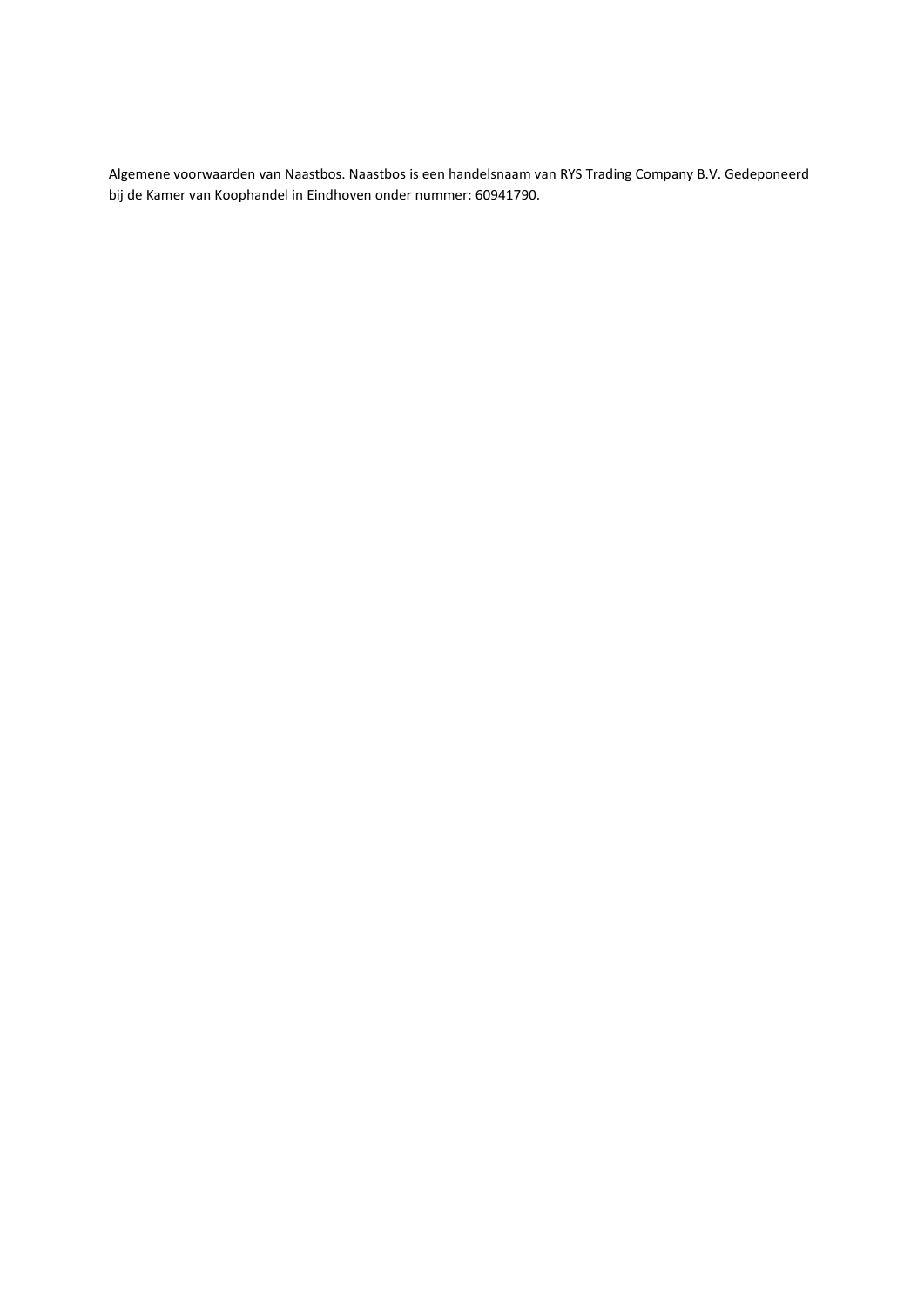### Artikel 1: Algemeen

1. Alle aanbiedingen, offertes, verleende opdrachten, overeenkomsten en de uitvoering daarvan worden uitsluitend beheerst door de onderhavige voorwaarden. Afwijkingen of aanvullingen dienen uitdrukkelijk schriftelijk met RYS Trading Company B.V. overeengekomen te worden.

2. Onder "afnemer" wordt in deze voorwaarden verstaan iedere (rechts)persoon, die met RYS Trading Company B.V. een overeenkomst heeft afgesloten, respectievelijk wenst af te sluiten en behalve deze diens vertegenwoordiger(s) (waaronder tevens winkelpersoneel wordt verstaan), gemachtigde(n), rechtverkrijgende(n)

en erfgename(n). 3. De toepasselijkheid van algemene voorwaarden van de Afnemer wordt hierbij uitdrukkelijk van de hand gewezen

4. De toepasselijkheid van algemene voorwaarden van de Leverancier wordt hierbij uitdrukkelijk van de hand gewezen

### Artikel 2: Aanbiedingen

1. Alle aanbiedingen en offertes, hetzij in de vorm van prijslijsten, hetzij anders, daaronder begrepen mondelinge aanbiedingen en offertes en andere verklaringen van de vertegenwoordigers en/of werknemers van RYS Trading Company B.V. zijn vrijblijvend.

2. Een aanbieding is slechts bindend indien deze schriftelijk is bevestigd. Indien niet binnen acht dagen de juistheid van de inhoud van een schriftelijke bevestiging wordt ontkend, zijn partijen hieraan gebonden.

3. Toezendingen van aanbiedingen en/of brochures, prijslijsten e.d. verplichten RYS Trading Company B.V. niet tot levering c.q. acceptatie van de order.

4. RYS Trading Company B.V. behoudt zich het recht voor om bestellingen zonder opgaaf van redenen te weigeren, dan wel onder rembours te leveren.

5. Indien monsters zijn getoond of verstrekt, dienen deze om een indruk te geven van het te leveren product en zij gelden slechts als aanduiding.

### Artikel 3: Afspraken

Afspraken en/of overeenkomsten met ondergeschikten van RYS Trading Company B.V. binden de laatste niet, voor zover ze door haar niet schriftelijk zijn bevestigd, dan wel doordat RYS Trading Company B.V. geheel dan wel gedeeltelijk daarvan uitvoering heeft gegeven. Als ondergeschikten zijn in dit verband te beschouwen alle werknemers en medewerkers die geen procuratie hebben.

#### Artikel 4: Overeenkomst

1. Behoudens het hierna gestelde komt een overeenkomst eerst dan tot stand nadat RYS Trading Company B.V. een opdracht schriftelijk heeft aanvaard, respectievelijk heeft bevestigd, dan wel doordat RYS Trading Company B.V. geheel of gedeeltelijk aan een opdracht tot levering voldoet.

2. De opdrachtbevestiging wordt geacht de overeenkomst juist en volledig weer te geven.

3. Voor werkzaamheden waarvoor naar hun aard en omvang geen offerte c.q. opdrachtbevestiging wordt verzonden, wordt de factuur en/of afleveringsbon tevens als opdrachtbevestiging beschouwd, welke ook geacht wordt de overeenkomst juist en volledig weer te geven.

4. Elke overeenkomst wordt door RYS Trading Company B.V. aangegaan onder de opschortende voorwaarde dat de afnemer voldoende kredietwaardig blijkt voor de geldelijke nakoming van de overeenkomst.

5. RYS Trading Company B.V. is gerechtigd bij of na het aangaan van de overeenkomst, alvorens (verder) te presteren van de afnemer zekerheid te eisen dat zowel aan betalings- als aan de overige verplichtingen voldaan zal worden.

6. RYS Trading Company B.V. is bevoegd om - indien zij dit noodzakelijk dan wel wenselijk acht - voor een juiste uitvoering van de overeenkomst anderen in te schakelen, waarvan de kosten aan de afnemer zullen worden doorberekend conform de verstrekte prijsopgaven. Een en ander gebeurt zo nodig in overleg. De afnemer is gerechtigd, om onder betaling van het reeds geleverde of gepresteerde, de overeenkomst om die reden op te zeggen.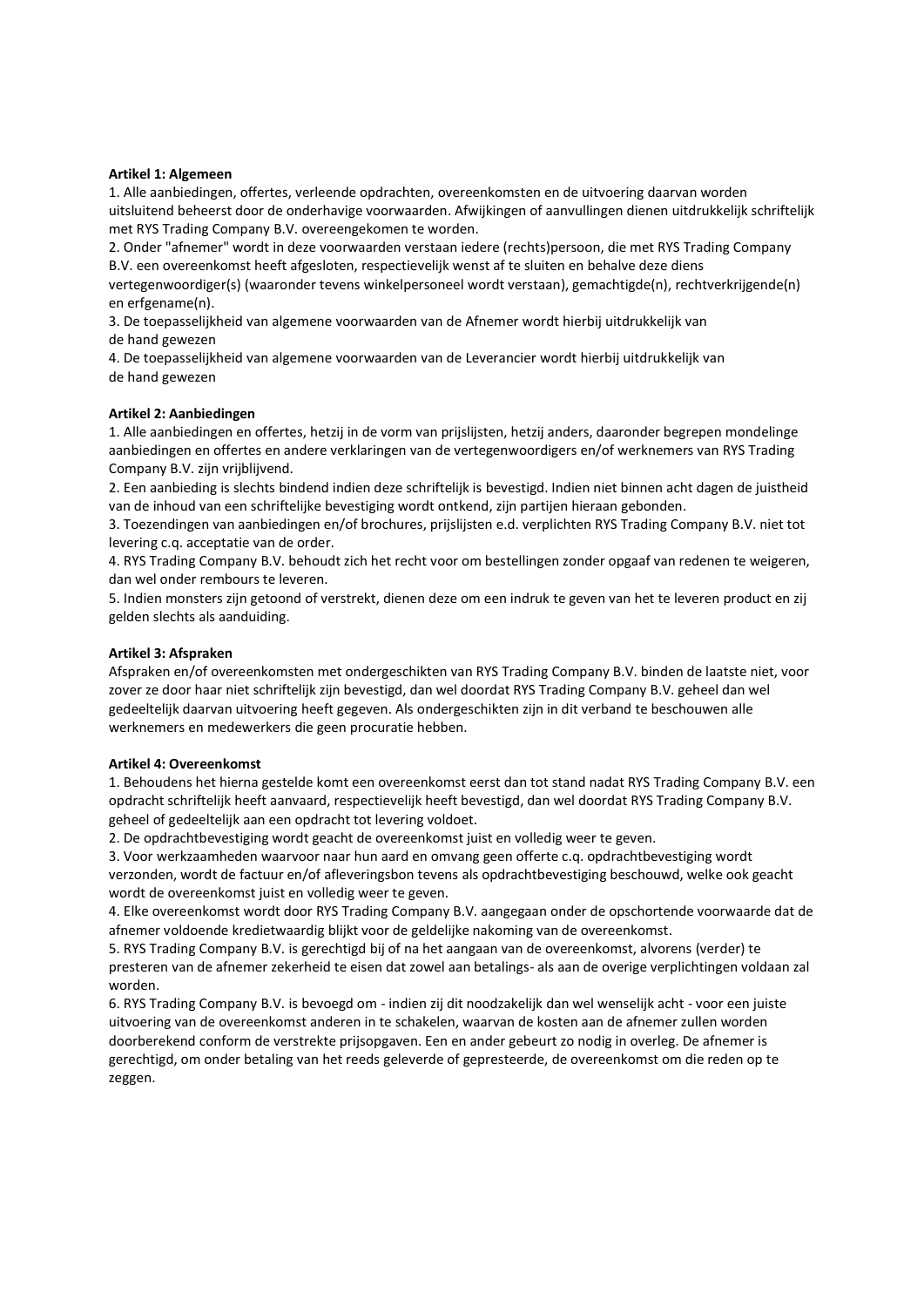# Artikel 5: Wijziging der opdracht

1. Wijzigingen in de oorspronkelijke order, van welke aard dan ook, welke schriftelijk of mondeling door of namens afnemer worden aangebracht, die hogere kosten veroorzaken dan waarop bij de prijsopgave kon worden gerekend, worden de afnemer extra in rekening gebracht.

2. Door de afnemer, na het verstrekken van de opdracht, alsnog verlangde wijzigingen in de uitvoering daarvan, moeten door de afnemer tijdig en schriftelijk aan RYS Trading Company B.V. ter kennis zijn gebracht. Worden ze mondeling of per telefoon doorgegeven, dan is het risico voor de tenuitvoerlegging der wijzigingen voor rekening van de afnemer.

3. Opgedragen wijzigingen kunnen tot gevolg hebben, dat de voor de wijziging overeengekomen leveringstermijn door RYS Trading Company B.V. buiten haar verantwoordelijkheid, wordt overschreden.

#### Artikel 6: Prijzen

1. Alle prijzen en andere kosten gelden exclusief BTW.

2. Wijziging in prijzen die zich voordoen meer dan drie maanden na het aangaan van de overeenkomst doch voor levering, zullen door RYS Trading Company B.V. worden doorberekend.

3. Indien binnen drie maanden na het sluiten van de overeenkomst een of meer der kostprijsfactoren een wijziging ondergaat, die redelijkerwijs onvoorzienbaar was of had moeten zijn, dan is RYS Trading Company B.V. gerechtigd de prijzen dienovereenkomstig aan te passen. Zijnerzijds zal de afnemer het recht hebben, mits binnen acht dagen na kennisneming van de prijsverhoging schriftelijk aan RYS Trading Company B.V. wordt meegedeeld, om de overeenkomst te ontbinden en te volstaan met het vergoeden van het reeds gepresteerde, op basis van voor de verhoging geldende prijzen.

4. Prijsfluctuaties als gevolg van redelijkerwijs onvoorzienbare dwingende overheidsmaatregelen, zoals verhoging van de BTW, worden altijd doorberekend.

#### Artikel 7: Annulering

1. Indien de afnemer de overeenkomst annuleert en/of de zaken weigert af te nemen, een en ander buiten de risicosfeer van RYS Trading Company B.V., is hij verplicht de door hem reeds aangeschafte zaken, al dan niet bewerkt of verwerkt tegen de kostende prijs, inclusief lonen en sociale lasten, over te nemen.

2. Onverminderd het vermelde in het vorige lid van dit artikel behoudt RYS Trading Company B.V. zich alle rechten voor om volledige nakoming van de overeenkomst en/of volledige schadevergoeding te vorderen.

#### Artikel 8: Levering

1. Aan de leveringsplicht van RYS Trading Company B.V. zal zijn voldaan door de goederen éénmaal aan de afnemer aan te bieden.

2. De opgave van de leveringstermijn geschiedt altijd bij benadering, tenzij uitdrukkelijk schriftelijk anders is overeengekomen.

3. RYS Trading Company B.V. is verplicht om de leveringstermijn zoveel mogelijk in acht te nemen, doch is slechts aansprakelijk voor overschrijding daarvan, nadat haar een redelijke termijn voor nakoming is geboden en nadat zij schriftelijk in gebreke is gesteld.

4. Indien de afnemer handelt in de uitoefening van een beroep of bedrijf reizen de zaken, ook die welke franco geleverd worden of die op naam van RYS Trading Company B.V. reizen, voor rekening en risico van de afnemer, zulks terwijl de afzending geldt als levering. Franco levering geschiedt alleen indien en voor zover dit door RYS Trading Company B.V. op de factuur of anderszins, wordt aangegeven.

5. De keuze van een vervoermiddel is aan RYS Trading Company B.V. Zij is gerechtigd gereedstaande zaken, die door oorzaken buiten haar wil niet naar de plaats van bestemming vervoerd kunnen worden, voor rekening en risico van de afnemer op te slaan en daarvoor betaling te verlangen.

6. Wanneer een gedeelte van een bestelling gereed is, kan RYS Trading Company B.V. naar keuze dit gedeelte leveren of wachten tot de gehele bestelling gereed is. In het eerste geval moeten de facturen, betrekking hebbende op de gedeeltelijke levering, worden voldaan binnen de betalingstermijn als opgenomen in deze algemene voorwaarden, tenzij met afnemer schriftelijk anders is overeengekomen.

7. Wanneer de zaken na het verstrijken van de leveringstermijn door de afnemer niet zijn afgenomen, staan zij te zijner beschikking opgeslagen, voor zijn rekening en risico.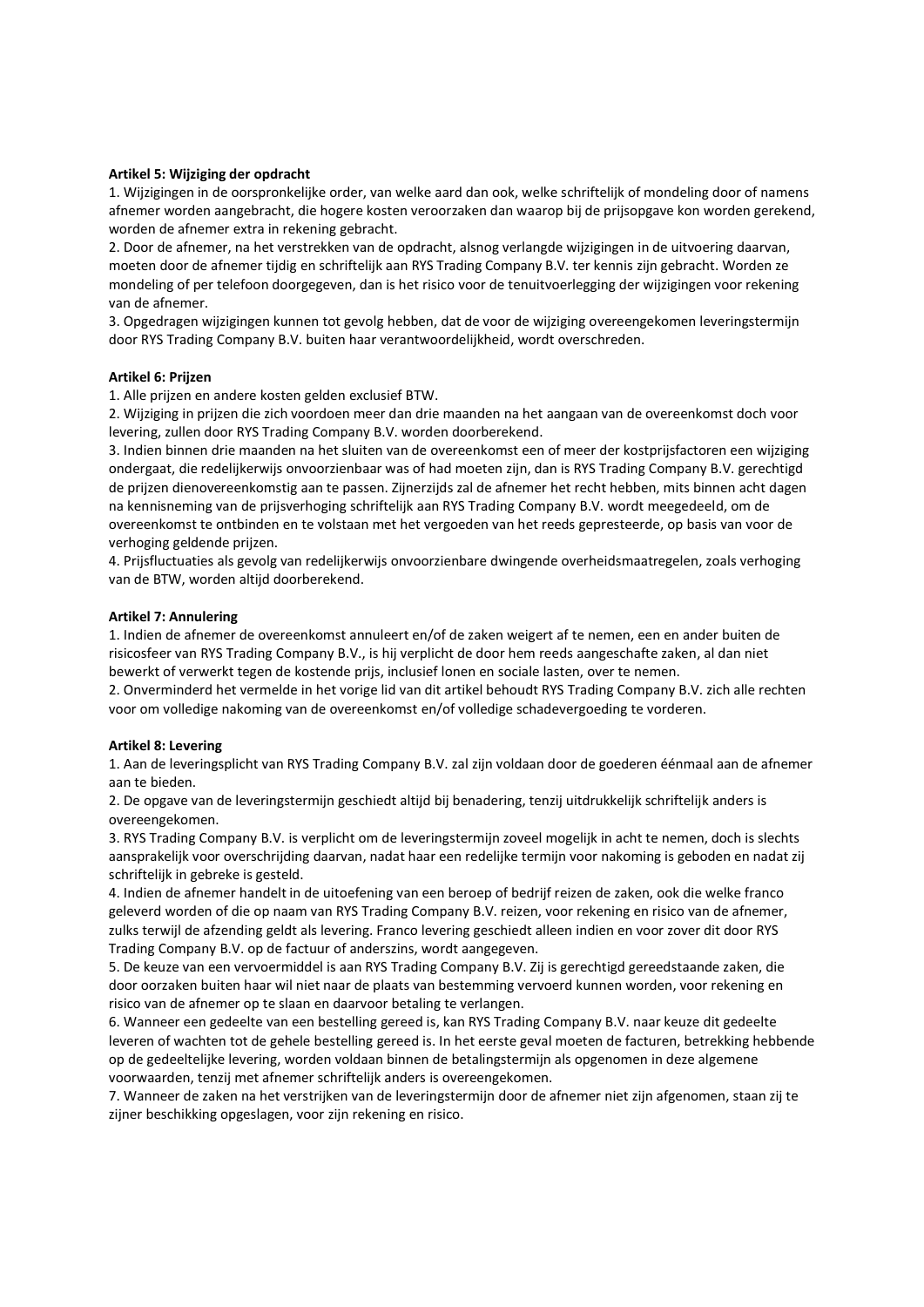8. Indien RYS Trading Company B.V. niet in staat is haar verplichtingen na te komen, zal zij aan de afnemer daarvan onverwijld mededeling doen onder opgave van de te verwachten periode, waarmee de genoemde leveringstermijn zal worden overschreden.

# Artikel 9: Transport/risico

1. De wijze van transport wordt door RYS Trading Company B.V. bepaald. De verzending van zaken geschiedt steeds voor risico van de afnemer, ongeacht of het transport al dan niet franco geschiedt en ongeacht of dit van of naar de vestigingsplaats van RYS Trading Company B.V. plaatsvindt. Verzekering kan plaatsvinden op verzoek en voor rekening van de afnemer. De bepalingen opgenomen in de condities van de vervoerder kunnen geen afbreuk doen aan het in dit artikel bepaalde.

# Artikel 10: Ontvangst/retour van goederen

1. Indien de afnemer de gekochte goederen weigert in ontvangst te nemen of aan RYS Trading Company B.V. retourneert zonder dat RYS Trading Company B.V. zich schriftelijk akkoord heeft verklaard, is RYS Trading Company B.V. gerechtigd de geweigerde of geretourneerde goederen voor rekening en risico van de afnemer op te slaan en ter beschikking van afnemer te houden, zonder dat daaruit enige erkenning van juistheid van eventuele reclames mag worden afgeleid.

2. Ten aanzien van de werkelijke kosten uit of in verband met retourzendingen en de naar aanleiding daarvan door RYS Trading Company B.V. genomen maatregelen voortvloeiend, is de gespecificeerde opgave van RYS Trading Company B.V. voor de afnemer bindend.

3. Retourzendingen reizen voor rekening van de afnemer, behalve in het geval dat zij plaatsvinden ten gevolge van een fout van RYS Trading Company B.V.

4. Retourzendingen reizen altijd voor risico van de afnemer.

# Artikel 11: Eigendomsvoorbehoud

1. Geleverde zaken blijven, tot op het moment van volledige betaling van hetgeen de afnemer RYS Trading Company B.V. ter zake van die zaken verschuldigd is, het eigendom van RYS Trading Company B.V.

2. In geval van niet betaling van een opvorderbaar bedrag, niet behoorlijke of niet tijdige nakoming van enige verplichting uit de overeenkomst, schorsing van betaling, aanvraag van surseance van betaling, faillissement, onder curatelestelling, overlijden of liquidatie van zaken van de afnemer, zal RYS Trading Company B.V. het recht hebben om zonder ingebrekestelling en zonder rechterlijke tussenkomst de order of het gedeelte daarvan dat nog geleverd moet worden te annuleren en het mogelijk geleverde, doch niet of niet geheel betaalde, als haar eigendom terug te vorderen onder verrekening van het eventueel reeds betaalde, doch onverminderd haar rechten om vergoeding te verlangen voor rente, gederfde winst of schade. In die gevallen is elke vordering welke RYS Trading Company B.V. ten laste van de afnemer heeft, ineens en dadelijk opeisbaar. De kosten van het terughalen c.q. terugvorderen van de zaken komen ten laste van de afnemer.

3. De afnemer is verplicht RYS Trading Company B.V. terstond schriftelijk melding te doen van het feit dat derden rechten doen gelden op hetgeen door RYS Trading Company B.V. is geleverd, voor zover dit (nog) niet zijn eigendom is, alsmede wanneer er sprake is van een onder bewindstelling, onder curatelestelling, liquidatie of overlijden.

4. De zaken kunnen door een afnemer in het kader van diens normale bedrijfsuitoefening worden doorverkocht of gebruikt, doch mogen niet in onderpand worden gegeven en evenmin tot zekerheid strekken voor een vordering van een derde.

# Artikel 12: Hoeveelheid

1. De afgeleverde hoeveelheid is in overeenstemming met hetgeen is overeengekomen en met hetgeen op eventuele verpakking(en) vermeld staat. Afwijkingen in de geleverde hoeveelheid tot 10% zijn echter toegestaan. 2. Ingeval van onverpakte of niet per gelijke gewichtseenheid geleverde zaken kan de hoeveelheidsvaststelling plaatsvinden op de voor die betreffende zaak gebruikelijke wijze.

# Artikel 13: Aansprakelijkheid

1. RYS Trading Company B.V. is niet aansprakelijk voor de door de afnemer geleden schade, behoudens en voor zover er sprake is van opzet of grove schuld aan de zijde van RYS Trading Company B.V.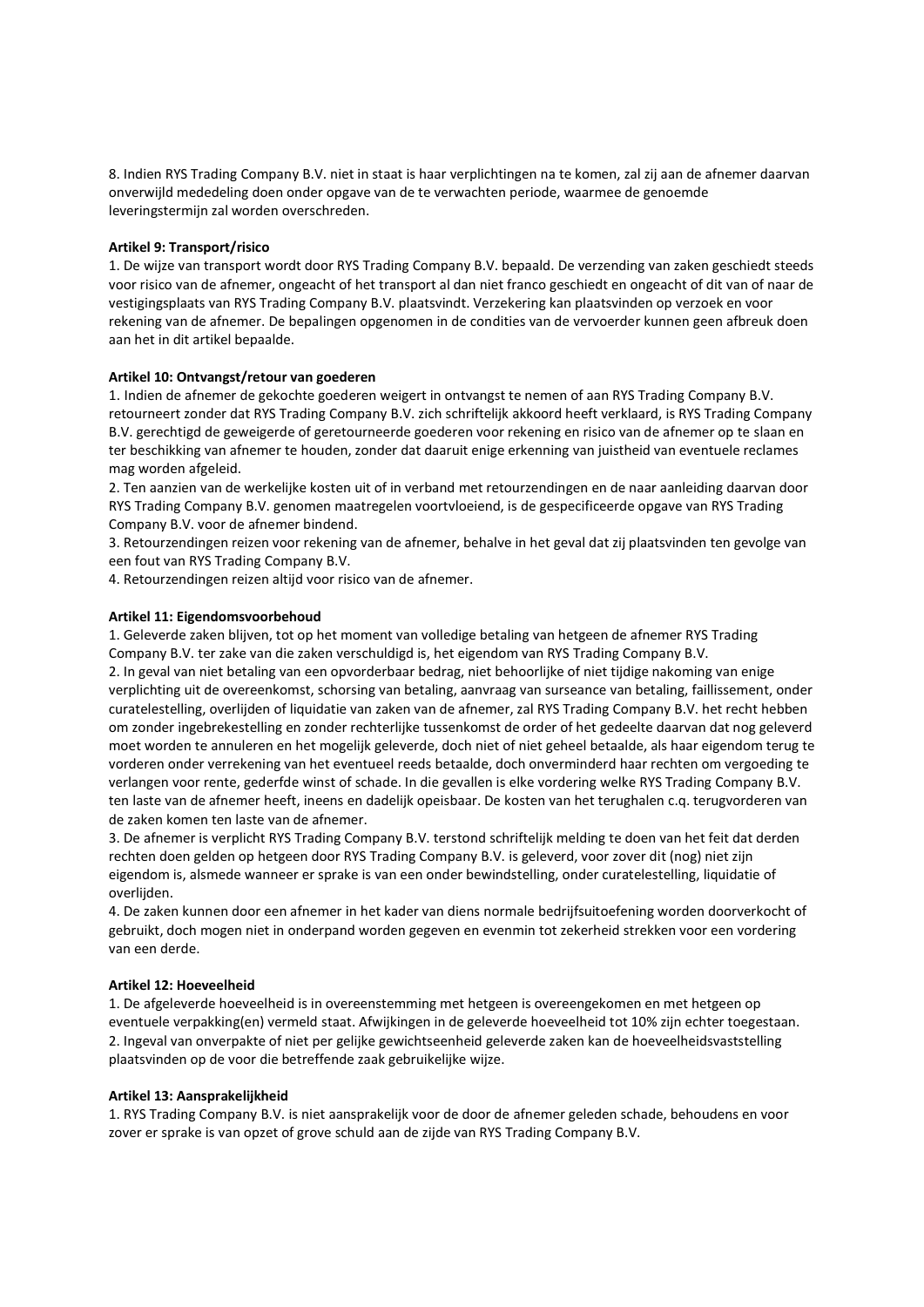2. RYS Trading Company B.V. is in geen geval aansprakelijk voor bedrijfsschade, vertragingsschade, winstderving, stagnatieschade of andere gevolgschade van de afnemer.

3. RYS Trading Company B.V. is verzekerd tegen schade. Aansprakelijkheid voor schade wordt uitdrukkelijk beperkt tot het bedrag dat deze verzekering in het desbetreffende geval uitbetaalt. Indien er voor zover, om welke reden dan ook, geen uitkering krachtens deze verzekering plaatsvindt, wordt de aansprakelijkheid voor schade uitdrukkelijk beperkt tot het factuurbedrag, exclusief BTW, aangaande de levering waarop de schade betrekking heeft, althans waar de schade mee samenhangt.

4. Iedere verdergaande aansprakelijkheid is uitdrukkelijk uitgesloten.

# Artikel 14: Overmacht

1. Onder overmacht wordt verstaan: omstandigheden die de nakoming van de overeenkomst verhinderen en die niet aan RYS Trading Company B.V. kunnen worden toegerekend.

2. Onder overmacht wordt in ieder geval, doch niet uitsluitend, verstaan: oorlog, terrorisme, werkstaking, bedrijfsbezetting, transportmoeilijkheden, oproer, molest, brand, waterschade, defecten aan machinerieën, storingen in de levering van energie, verkoopverboden en alle bedrijfsberoeringen bij RYS Trading Company B.V. c.q. haar toeleveranciers, alsmede wanprestaties van toeleveranciers.

3. Ingeval van overmacht is RYS Trading Company B.V. gerechtigd om zonder rechterlijke tussenkomst de nakoming van de overeenkomst op te schorten, dan wel de overeenkomst (partieel) te ontbinden, zonder dat zij in dat geval tot enige schadevergoeding jegens de afnemer gehouden zal zijn.

4. Indien de overmacht langer dan zes maanden heeft geduurd, of indien vaststaat dat de overmacht langer dan zes maanden zal gaan duren, zijn beide partijen gerechtigd om de overeenkomst (partieel) te ontbinden. Ook in dat geval is RYS Trading Company B.V. niet gehouden tot enige schadevergoeding over te gaan.

# Artkel15: Reclames

1. Reclames dienen uiterlijk acht dagen na ontvangst der zaken door afnemer, of acht dagen nadat de afnemer redelijkerwijs had kunnen kennisnemen van eventuele gebreken, schriftelijk aan RYS Trading Company B.V. te worden medegedeeld. Reclames wegens bij de in ontvangstneming waarneembare feiten, dienen door afnemer op het ontvangstbewijs te worden aangetekend, zulks op straffe van het verlies van zijn recht op reclame. 2. Reclames over facturen dienen binnen acht dagen na ontvangst door de afnemer schriftelijk door RYS Trading Company B.V. te zijn ontvangen.

3. Voor de toepassing van deze bepalingen wordt iedere deellevering als een afzonderlijke levering beschouwd. 4. De afnemer is niet gerechtigd de zaken waarover hij reclameert zonder schriftelijke toestemming van RYS Trading Company B.V. terug te zenden.

5. Het reclamerecht van de afnemer vervalt indien hij RYS Trading Company B.V. niet in staat stelt de gereclameerde zaken in originele staat te controleren. Indien de reclame gegrond is, zal RYS Trading Company B.V. te harer keuze, hetzij een billijke schadevergoeding betalen tot ten hoogste de factuurwaarde der geleverde goederen waarop de factuur betrekking heeft, hetzij de geleverde zaken gratis vervangen tegen terug levering van de oorspronkelijk geleverde zaken.

# Artikel 16: Betaling

1. Tenzij schriftelijk anders is overeengekomen, dient betaling netto-contant voor (af-)levering te geschieden of middels storting of overmaking op een door RYS Trading Company B.V. aangewezen bank- of girorekening, binnen 8 dagen na factuurdatum.

2. Iedere betaling van de afnemer strekt primair ter voldoening van de door hem verschuldigde interest alsmede van de door RYS Trading Company B.V. gemaakte invorderingskosten en/of administratiekosten en worden daarna in mindering gebracht op de oudste openstaande vordering. De betalingen geschieden eerst in mindering op de verschuldigde kosten en voorts in mindering op de hoofdsom.

3. Indien de afnemer met betaling van een deellevering in gebreke blijft, is RYS Trading Company B.V. gerechtigd de overige nog uit te voeren leveringsopdrachten op te schorten met de termijn gedurende welke de afnemer een opeisbare (deel)factuur onbetaald laat, onverminderd het recht van RYS Trading Company B.V. om na ingebrekestelling de leveringen definitief te beëindigen en betaling te verlangen van al hetgeen zij op dat moment te vorderen heeft.

4. In gevallen dat de afnemer: